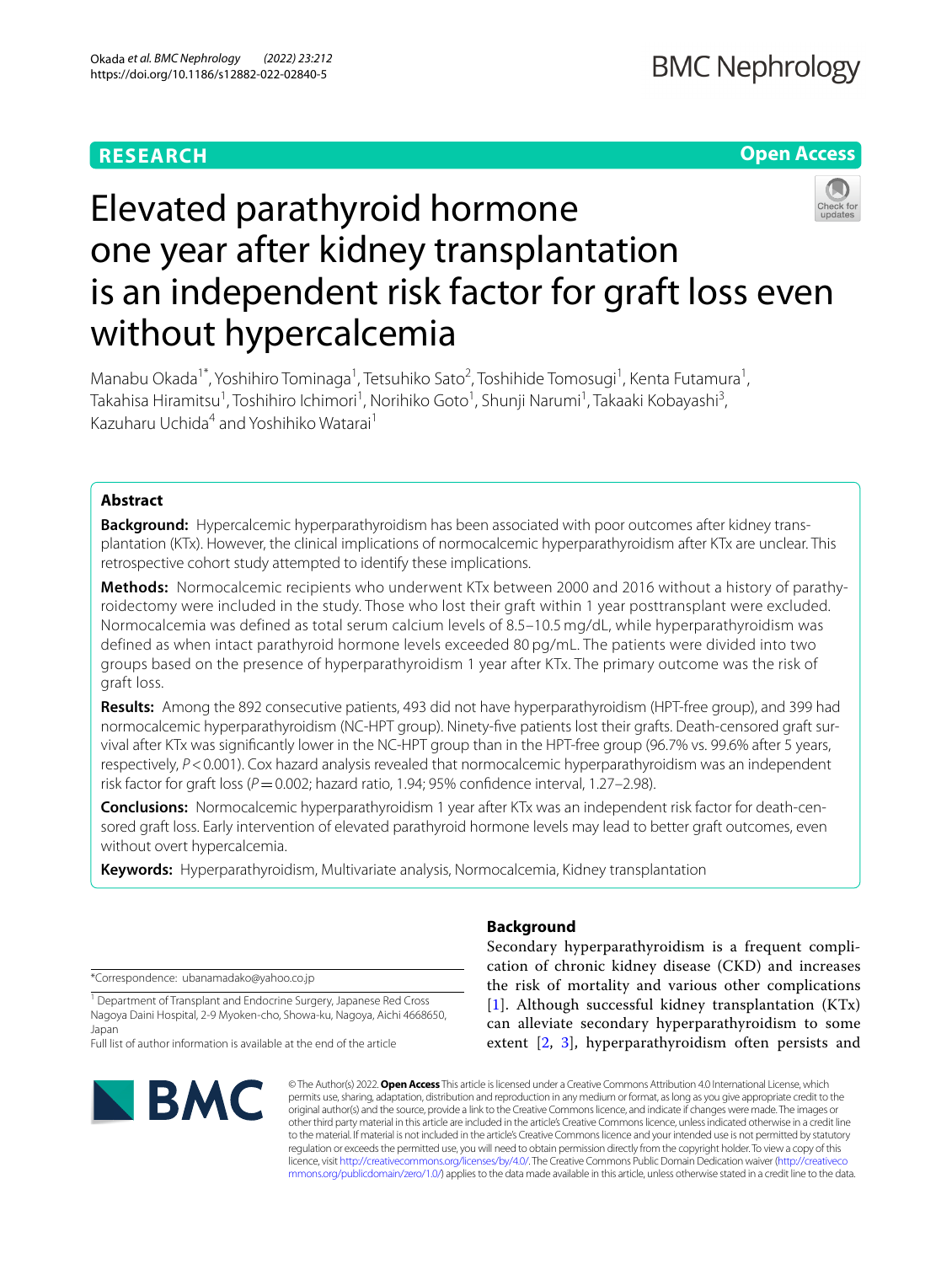adversely afects clinical outcomes despite improved kidney function  $[2-6]$  $[2-6]$ . Elevated parathyroid hormone (PTH) levels promote bone resorption, calcium (Ca) reabsorption from the tubular tubes, and Ca absorption from the intestinal tract by increasing the production of 1,25-dihydroxycholecalciferol, often causing hypercalcemia [[7\]](#page-7-4). Concerning the management of hyperparathyroidism after KTx, persistent hypercalcemia has been internationally recognized as the most common therapeutic indication [\[8](#page-7-5)[–11](#page-7-6)], as hypercalcemia has been associated with poor outcomes. Egbuna et al. indicated in a retrospective study of 422 kidney transplant patients that hypercalcemia adversely afected mortality and graft prognosis [\[10](#page-7-7)]. Moore et al. also demonstrated the mortality risk of hypercalcemia in their study of 303 kidney transplant patients [[11\]](#page-7-6). However, a high level of PTH alone is not generally a factor in making therapeutic decisions because it is not known whether high PTH levels without hypercalcemia may adversely afect kidney-graft function after KTx  $[12]$  $[12]$ . Therefore, this retrospective cohort study of 892 kidney transplant patients aimed to identify the impact of elevated PTH levels without hypercalcemia on kidney-graft outcomes. To the best of our knowledge, there have been no reports focusing on the clinical implications of high PTH levels without hypercalcemia after KTx.

# **Methods**

# **Study design and subjects**

Consecutive patients who underwent KTx between January 2000 and December 2016 at the Japanese Red Cross Nagoya Daini Hospital (Nagoya, Japan) were included in the study. Data were collected on December 31, 2020. Our patient-exclusion criteria were as follows: those for whom data were lacking; those who had hypercalcemia or hypocalcemia within 1 year of KTx; those who were undergoing treatment with calcimimetics; those who had lost their kidney graft within 1 year of KTx; or those who were under 16years of age at KTx. Furthermore, those who underwent parathyroidectomy (PTx) were also excluded because their PTH values were afected by the autografted parathyroid function. Hypercalcemia was defned as total serum Ca levels >10.5mg/dL. Hypocalcemia was defned as total serum Ca levels <8.5mg/ dL. Normocalcemic hyperparathyroidism was defned as intact PTH levels of >80pg/mL without hypo/hypercalcemia 1 year after KTx. Intact PTH level has been reported to be  $\leq 80 \,\text{pg/mL}$  in over 98% of healthy individuals irrespective of vitamin D status in both PTH assays used in this study [\[13](#page-7-9)].

Patients who met the inclusion criteria were divided into two groups based on the presence (or absence) of hyperparathyroidism: the HPT-free group, comprising patients without hyperparathyroidism and the NC-HPT group, comprising patients with normocalcemic hyperparathyroidism 1 year after successful KTx. Each patients' sex, age, body mass index (BMI), dialysis vintage, number of HLA mismatches, positivity of donorspecifc HLA antibody (DSA), laboratory data, mean blood pressure (MBP) 1 year after KTx, and graft survival were documented. The primary outcome was the risk of death-censored graft loss. Blood sample analyses were performed on all patients every month for 1 year following transplantation and every second month thereafter. The values of serum Ca and intact PTH obtained from blood samples 1 year after KTx were used for patient enrollment and classification. This study is reported according to Strengthening The Reporting of Observational studies in Epidemiology guidelines.

## **Measurements**

Serum Ca and phosphorus (P) levels were measured using standard methods. Intact PTH levels were measured using second-generation immunoassays: an electrochemical luminescence immunoassay (SRL, Tokyo, Japan, [www.srl-group.co.jp,](http://www.srl-group.co.jp) reference range [10–65 pg/mL]), or an enzyme immunoassay (TOSOH Company, Tokyo, Japan, [www.tosoh.co.jp,](http://www.tosoh.co.jp) reference range [9–80 pg/mL]). When serum albumin values were < 4.0 g/dL, all serum Ca values were corrected with serum albumin values as follows [[14](#page-7-10)].

Corrected Ca  $(mg/dL)$  = measured total Ca  $(mg/dL)$  $+ 0.8 * (4.0 - \text{serum albumin} [g/dL]).$ 

The estimated glomerular filtration rate (eGFR) was evaluated using the creatinine equation provided by the Japanese Society of Nephrology [[15\]](#page-7-11).

# **Immunosuppression**

According to protocols conducted at the Japanese Red Cross Nagoya Daini Hospital, the main immunosuppressive regimens were calcineurin inhibitors (cyclosporine or tacrolimus), mycophenolic acid, mizoribine, everolimus, and glucocorticoids. Basiliximab was used as induction therapy. Furthermore, rituximab administration or splenectomy was used as induction therapy in anti-donor antibody-positive patients with KTx, except in those with low antibody titers.

## **Statistical analysis**

Pearson's chi-squared test was used to analyze nominal variables, and the Mann–Whitney U test was used for continuous variables. All results are presented as median (interquartile range) because of their non-normal distribution, confrmed by the Kolmogorov–Smirnov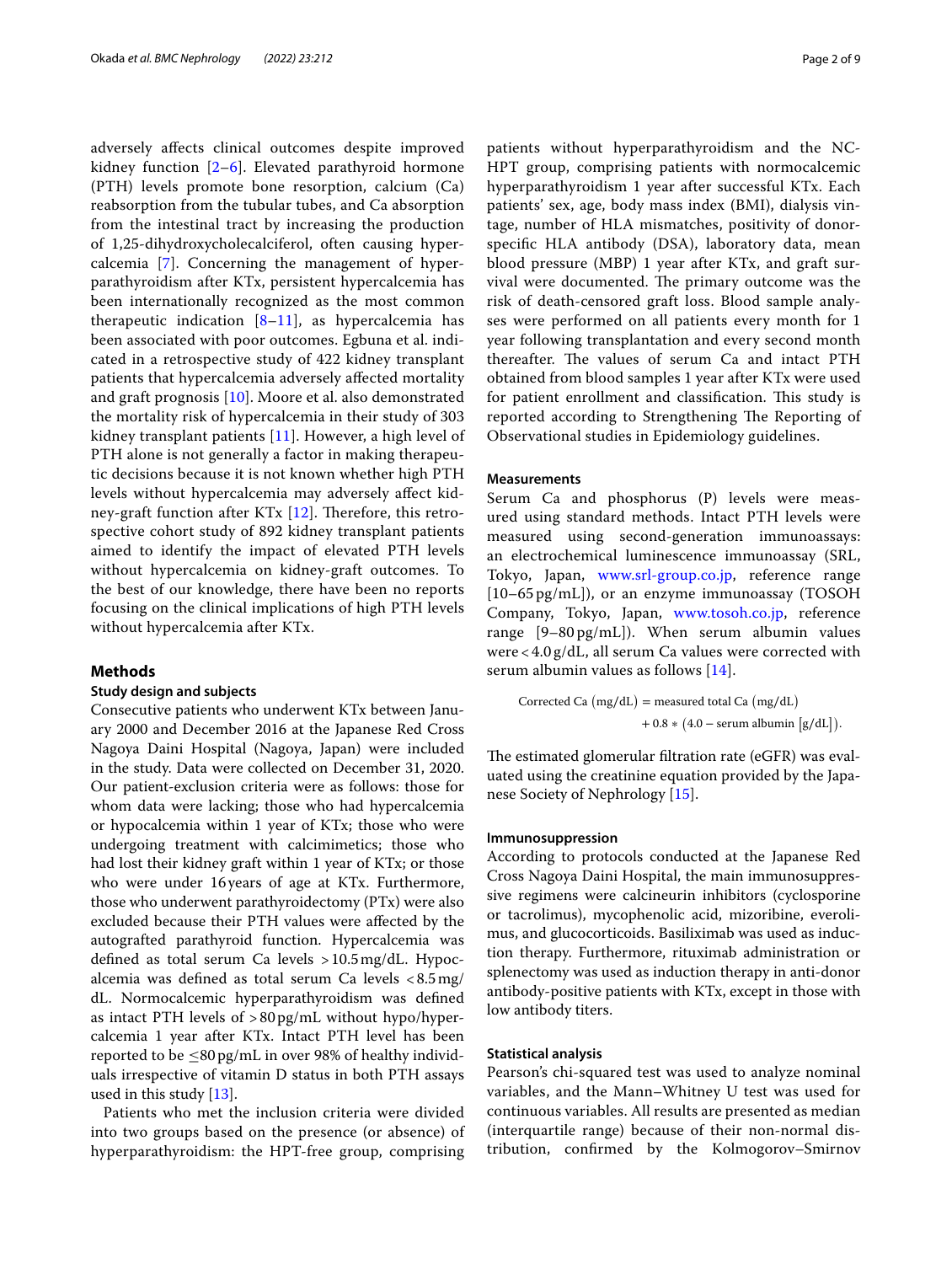test. Spearman's rank correlation coefficient was used to evaluate the correlations among the variables (Electronic Supplementary Material (ESM [1\)](#page-7-12)). Kaplan-Meier survival curves and logrank tests were used to estimate the graft survival rates. The Cox proportional hazards regression was performed to evaluate the risk of deathcensored graft loss. Donor age [\[16](#page-7-13)], BMI [\[17](#page-7-14)], diabetes mellitus [[18\]](#page-7-15), preformed DSA [\[19](#page-7-16)], ABO blood type incompatibility  $[20]$  $[20]$ , serum P  $[21]$  $[21]$ , and eGFR  $[22]$  $[22]$  1 year post KTx were included as covariates in the multivariate analysis; these factors have been reported as renal prognostic factors after KTx in previous studies [[16–](#page-7-13)[22](#page-8-0)]. To reduce selection bias and potential confounding efects, propensity score (PS)-based methods were also employed. A logistic regression model involving 11 covariates was used to derive PSs. These covariates included eight continuous variables (recipient age, BMI, dialysis vintage, donor age, serum P, serum Ca, eGFR, and MBP 1 year post KTx) and three nominal variables (ABO blood type incompatibility, diabetes mellitus, and preformed DSA). Inverse probability of treatment weighting for NC-HPT was used to estimate the hazard ratio (HR) for death-censored graft loss by the Cox proportional hazards model (ESM [2](#page-7-19)). In addition, PS matching in a 1:1 raio between the NC-HPT and HPT-free groups was also performed to confrm the robustness of the results of other analyses (ESM [3](#page-7-20), ESM  $4$ ). The crude and multivariable-adjusted risk for death-censored graft loss with intact PTH levels categorized by quartiles were also examined. SPSS version 23.0 (IBM Corp., Armonk, NY, USA) and EZR version 1.40 [[23\]](#page-8-1) were used for statistical analyses. Statistical significance was set at *P* < 0.05.

# **Results**

## **Patient baseline characteristics**

A total of 892 patients met the inclusion criteria for the study (median observation period: 129 [interquartile range, 93–174] months). Of the 892 patients, 493 were assigned to the HPT-free group, and 399 were assigned to the NC-HPT group (Fig. [1\)](#page-2-0). The number and proportion of patients in the NC-HPT group tended to increase over the years (Fig. [2\)](#page-3-0). The intact PTH levels of the NC-HPT group were consistently higher than those of the HPT-free group from the time of KTx to 1 year after KTx (ESM [5](#page-7-22)). Patient baseline characteristics are presented in Table [1.](#page-4-0) There were significant differences between the HPT-free and the NC-HPT groups in recipient age, donor age, BMI, dialysis vintage, serum Ca, serum P, intact PTH, eGFR and MBP 1 year after KTx. Other characteristics did not differ between the two groups (Table [1\)](#page-4-0). Although no patients were treated with calcimimetics during the follow-up period, oral vitamin D supplementation was introduced in 9.9% (49/493) of patients in the HPTfree group 97 (65–133) months after KTx, and 11.3% (45/399) of patients in the NC-HPT group 82 (45–114) months after KTx, mainly for the treatment of osteoporosis  $(P=0.591)$ . There was a weak correlation between intact PTH and age, dialysis vintage, BMI, serum Ca, serum P, and eGFR, with an absolute correlation coefficient of less than 0.2 (ESM [1](#page-7-12)).

# **Graft survival**

Graft loss was observed in 95 patients, with a more frequent occurrence in the NC-HPT group than in the HPT-free group (13.3% vs 8.5%, respectively,  $P=0.022$ )

<span id="page-2-0"></span>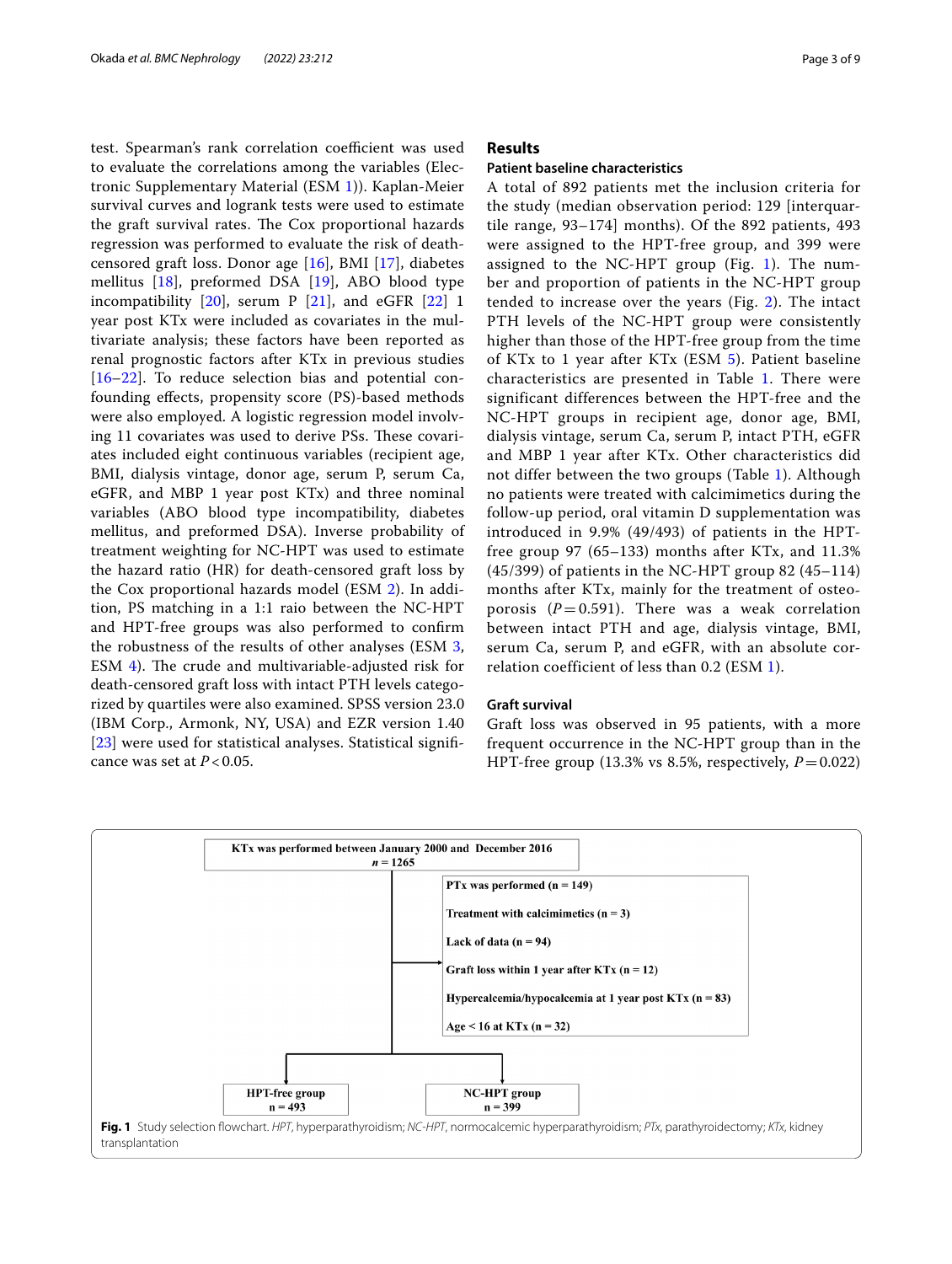

<span id="page-3-0"></span>despite the shorter follow-up period in the NC-HPT group (116 months vs 146 months, respectively,  $P < 0.001$ ) (Table [1\)](#page-4-0). The death-censored graft survival in the NC-HPT group was signifcantly lower than that in the HPT-free group (96.7% vs. 99.6% at 5 years and 88.5% vs 95.7% at 10 years, *P* < 0.001) (Fig. [3](#page-5-0)A). Even after PS matching of 306 recipients from each group, death-censored graft survival of NC-HPT recipients was still inferior to that of HPT-free recipients (98.7% vs 99.5% at 5 years, and 89.3% vs 94.9% at 10 years,  $P=0.007$ ) (Fig. [3](#page-5-0)B). The proportion of graft loss due to chronic allograft nephropathy was signifcantly higher in the NC-HPT group than in the HPT-free group (5.8% vs. [1](#page-4-0).9%,  $P = 0.002$ ) (Table 1).

# **Risk of death‑censored graft loss**

The univariate Cox proportional hazards revealed that the independent risk factors for death-censored graft loss were donor age (*P*=0.020; HR, 1.025; 95% confidence interval [CI],  $1.004-1.048$ ), BMI ( $P=0.005$ ; HR, 1.075; 95% CI, 1.022–1.130), diabetes mellitus (*P*=0.028; HR, 1.719; 95% CI, 1.061–2.785), DSA positivity (*P*=0.003; HR, 3.117; 95% CI, 1.485–6.546), serum P 1 year post-KTx (*P* < 0.001; HR, 1.705; 95% CI, 1.298–2.241), eGFR 1 year post-KTx (*P* < 0.001; HR, 0.953; 95% CI, 0.935–0.972), and normocalcemic hyperparathyroidism (*P* < 0.001; HR, 2.290; 95% CI,  $1.518-3.457$ ) (Table [2](#page-5-1)). The multivariate Cox proportional hazards model confrmed a signifcantly increased risk of death-censored graft loss in normocalcemic hyperparathyroidism  $(P=0.002; HR, 1.944; 95%$ 

CI, 1.268–2.980) (Table [2\)](#page-5-1). In addition, the Cox proportional hazards model adjusted by PS-based methods also revealed signifcantly higher risk of death-censored graft loss in the NC-HPT group than in the HPT-free group (Table [3](#page-6-0)). Figure [4](#page-6-1) shows crude (unadjusted) and multivariable-adjusted HRs for death-censored graft loss with categories of intact PTH levels at 1 year after KTx. There was a trend to an increase in the multivariate-adjusted HR of death-censored graft loss with intact PTH levels of 77–100 pg/mL (*P*=0.067, HR, 1.688; 95% CI: 0.963–2.958) and > 100 pg/mL ( $P = 0.020$ , HR, 2.017; 95% CI: 1.117–3.644) (Fig. [4\)](#page-6-1).

# **Discussion**

The multivariate analyses in this study demonstrated that BMI, DSA, serum P, and eGFR 1 year post-KTx were risk factors for graft loss, which is consistent with previous reports [[17](#page-7-14), [19,](#page-7-16) [21,](#page-7-18) [22](#page-8-0)]. Even with adjustment for these risk factors, normocalcemic hyperparathyroidism 1 year after KTx was shown to be an independent risk factor for death-censored graft loss. In addition, the multivariable-adjusted HRs of graft loss with category levels of PTH showed that graft prognosis could become worse as PTH values increase. The increasing trend of normocalcemic hyperparathyroidism shown in this study may be due to an increase of elderly patients or a drastic decrease of pretransplant PTx accompanied by the recent developments of medical treatments [[24\]](#page-8-2). Taken together with its increasing tendency, normocalcemic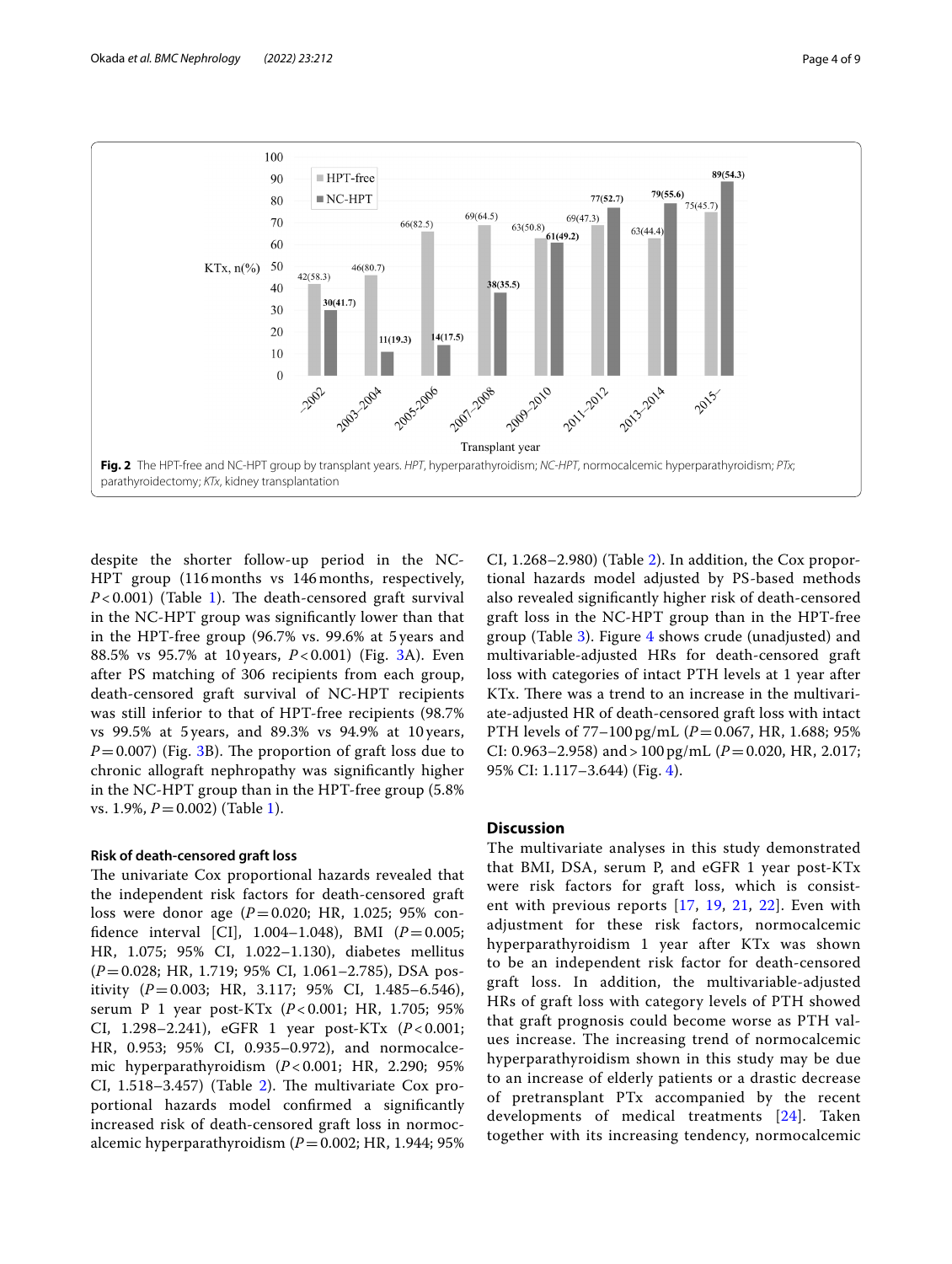# <span id="page-4-0"></span>**Table 1** Patient characteristics and clinical outcomes

|                                     | <b>HPT-free</b><br>$N = 493$ | <b>NC-HPT</b><br>$N = 399$ | P-value    |
|-------------------------------------|------------------------------|----------------------------|------------|
| Baseline characteristics            |                              |                            |            |
| Recipient age (years)               | $43(31-57)$                  | 45 (36-59)                 | $0.012*$   |
| Recipient sex (male, %)             | 321 (65.1)                   | 251 (62.9)                 | 0.540      |
| Body mass index ( $kg/m2$ )         | 21.3 (19.4-23.6)             | 22.3 (19.8-25.0)           | $0.001*$   |
| Dialysis vintage (months)           | $4(0-21)$                    | $7(0-38)$                  | $0.009*$   |
| Preemptive KTx (%)                  | 190 (38.5)                   | 144(36.1)                  | 0.495      |
| Diabetes mellitus (%)               | 104(21.1)                    | 87 (21.8)                  | 0.861      |
| Living/deceased donor (%)           | 483 (98.0)/10 (2.0)          | 386 (96.7)/13 (3.3)        | 0.347      |
| Donor age (years)                   | $57(50-62)$                  | $60(51-65)$                | $< 0.001*$ |
| Donor sex (male, %)                 | 181 (36.8)                   | 134 (33.6)                 | 0.355      |
| HLA AB mismatch                     | $2(1-3)$                     | $2(1-3)$                   | 0.234      |
| HLA DR mismatch                     | $1(1-2)$                     | $1(1-2)$                   | 0.293      |
| Preformed DSA (%)                   | 28 (5.8)                     | 21(5.3)                    | 0.902      |
| ABO blood type incompatible KTx (%) | 132 (26.8)                   | 124(31.1)                  | 0.181      |
| Lab data one year post KTx          |                              |                            |            |
| Corrected calcium (mg/dL)           | $9.8(9.6 - 10.0)$            | $9.7(9.4 - 10.0)$          | $< 0.001*$ |
| Phosphorus (mg/dL)                  | $3.4(3.0 - 3.7)$             | $3.3(2.9 - 3.6)$           | $0.013*$   |
| Intact PTH (pg/mL)                  | 55.0 (43.0-66.0)             | 104.0 (91.0-136.0)         | $< 0.001*$ |
| eGFR (mL/min/1.73m <sup>2</sup> )   | 46.2 (39.2-53.6)             | 42.1 (34.7-50.4)           | $< 0.001*$ |
| MBP one year post KTx (mmHg)        | 90.7 (83.0-98.3)             | 92.7 (84.0-100.0)          | $0.032*$   |
| Clinical outcomes                   |                              |                            |            |
| Death (%)                           | 28(5.7)                      | 18(4.5)                    | 0.527      |
| Death-censored graft loss (%)       | 42(8.5)                      | 53 (13.3)                  | $0.022*$   |
| Chronic allograft nephropathy       | 10(2.0)                      | 24(6.0)                    | $0.002*$   |
| Chronic rejection                   | 18(3.7)                      | 12(3.0)                    | 0.596      |
| Vascular complication               | 4(0.8)                       | 4(1.0)                     | 0.763      |
| Recurrent nephritis                 | 2(0.4)                       | 4(1.0)                     | 0.278      |
| Infection                           | 2(0.4)                       | 1(0.3)                     | 0.691      |
| Others                              | 4(0.8)                       | 7(1.8)                     | 0.204      |
| Unknown                             | 2(0.4)                       | 1(0.3)                     | 0.691      |
| Follow-up period (months)           | 146 (100-189)                | 116 (86-147)               | $< 0.001*$ |

Data for continuous variables are presented as median (interquartile range)

*DSA* Donor-specifc HLA antibody, *eGFR* Estimated glomerular fltration rate, *HPT* Hyperparathyroidism, *MBP* Mean blood pressure, *NC-HPT* Normocalcemic hyperparathyroidism, *PTH* Parathyroid hormone, *KTx* Kidney transplantation

\**P*-value <0.05

The dialysis vintage was defned as 0 when preemptive KTx was performed

hyperparathyroidism after KTx could be a non-negligible disease entity. Our results are consistent with other studies indicating that PTH may be a risk factor for graft loss [[4,](#page-7-23) [25](#page-8-3)]. These results suggest the need for active management of elevated PTH levels after KTx, even in the absence of hypercalcemia. Furthermore, for the prevention of post-KTx hyperparathyroidism, active intervention for elevated PTH prior to KTx should be considered.

Since GFR reduction is a direct cause of PTH elevation, it is difficult to determine whether high PTH after KTx is mainly due to low GFR or to parathyroid gland hyperplasia [[26](#page-8-4)]. In addition, hyperparathyroidism is also associated with hypertension [[27\]](#page-8-5). Therefore, although adjusted by mulitivariate analysis and PS-based methods in this study, the inferior graft survival in the NC-HPT group may have been influenced by low GFR or hypertension. However, there are several possible mechanisms by which elevated PTH levels can worsen graft outcomes. Normocalcemic hyperparathyroidism in non-CKD patients reportedly increases nephrolithiasis [[28](#page-8-6)[–31\]](#page-8-7) and cardiovascular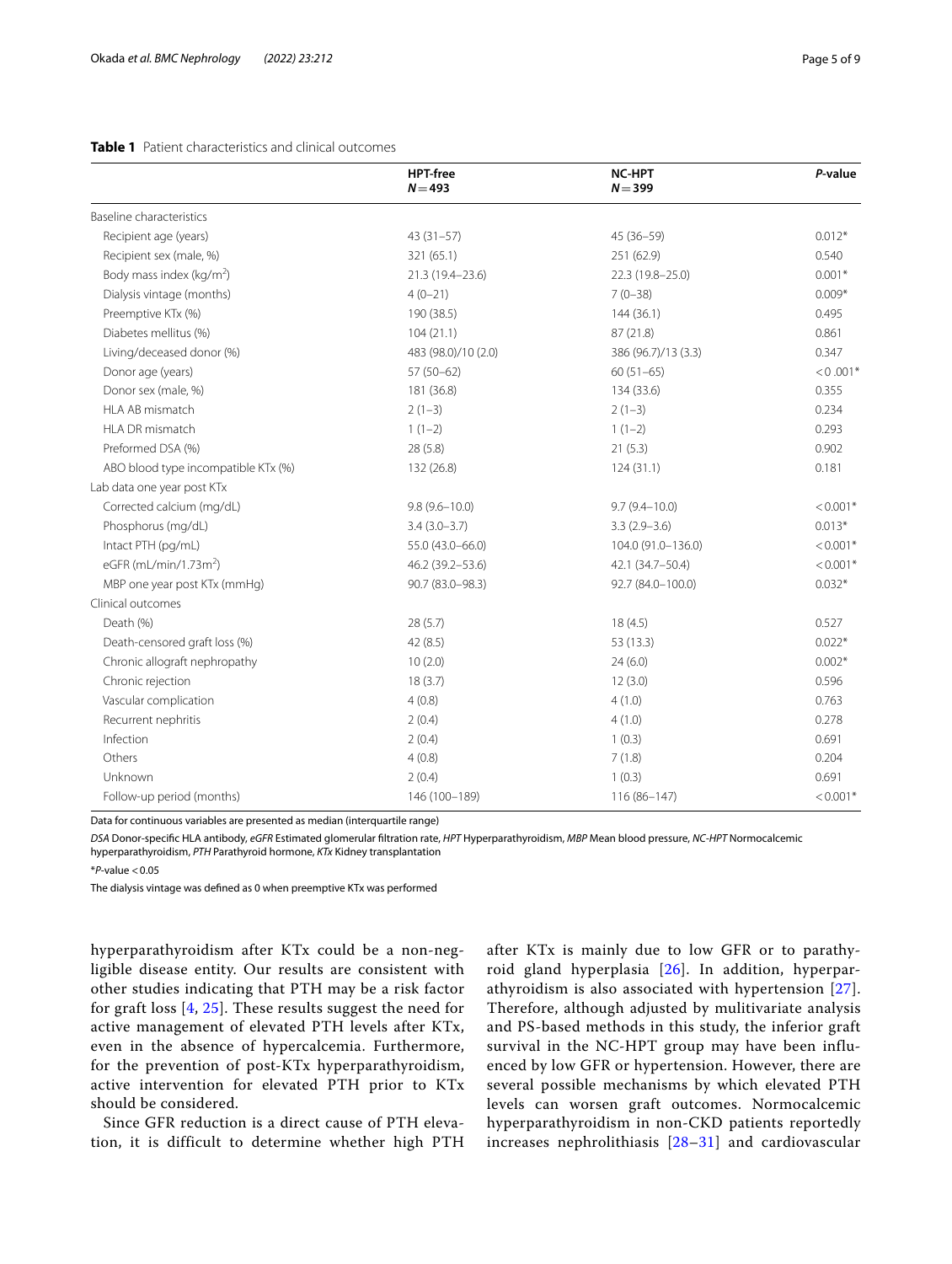

## <span id="page-5-1"></span><span id="page-5-0"></span>**Table 2** Risk factors for death-censored graft loss

|                                                        | Univariate analysis |           | Multivariate analysis |          |           |                 |
|--------------------------------------------------------|---------------------|-----------|-----------------------|----------|-----------|-----------------|
|                                                        | P-value             | <b>HR</b> | 95% CI                | P-value  | <b>HR</b> | 95% CI          |
| Male recipient                                         | 0.129               | 1.403     | $0.906 - 2.173$       |          |           |                 |
| Male donor                                             | 0.397               | 0.829     | 0.538-1.279           |          |           |                 |
| Recipient age (years)                                  | 0.349               | 0.993     | 0.978-1.008           |          |           |                 |
| Donor age (years)                                      | $0.020*$            | 1.025     | 1.004-1.048           | 0.550    | 1.007     | $0.983 - 1.032$ |
| Body mass index ( $kg/m2$ )                            | $0.005*$            | 1.075     | 1.022-1.130           | $0.034*$ | 1.060     | $1.004 - 1.119$ |
| Dialysis vintage (months)                              | 0.459               | 1.002     | $0.997 - 1.006$       |          |           |                 |
| Preemptive KTx                                         | 0.399               | 0.817     | $0.511 - 1.307$       |          |           |                 |
| Diabetes mellitus                                      | 0.028               | 1.719     | $1.061 - 2.785$       | 0.514    | 1.192     | $0.704 - 2.018$ |
| Deceased donor KTx                                     | 0.843               | 1.123     | $0.355 - 3.552$       |          |           |                 |
| HLA AB mismatch                                        | 0.733               | 0.966     | $0.792 - 1.179$       |          |           |                 |
| HLA DR mismatch                                        | 0.910               | 0.981     | $0.701 - 1.372$       |          |           |                 |
| Preformed DSA                                          | $0.003*$            | 3.117     | 1.485-6.546           | $0.007*$ | 2.834     | 1.331-6.034     |
| ABO blood type<br>Incompatible KTx                     | 0.240               | 1.322     | $0.830 - 2.106$       | 0.722    | 1.089     | $0.682 - 1.738$ |
| Corrected calcium at one year post KTx (mg/dL)         | 0.542               | 0.840     | $0.480 - 1.472$       |          |           |                 |
| Phosphorus at one year post KTx (mg/dL)                | $< 0.001*$          | 1.705     | 1.298-2.241           | $0.009*$ | 1.501     | 1.106-2.038     |
| eGFR at one year post KTx (mL/min/1.73m <sup>2</sup> ) | $< 0.001*$          | 0.953     | 0.935-0.972           | $0.004*$ | 0.971     | $0.951 - 0.991$ |
| NC-HPT                                                 | $< 0.001*$          | 2.290     | 1.518-3.457           | $0.002*$ | 1.944     | 1.268-2.980     |

*DSA* Donor-specifc HLA antibody, *eGFR* Estimated glemerular fltration rate, *HPT* Hyperparathyroidism, *NC-HPT* Normocalcemic hyperparathyroidism, *PTH* Parathyroid hormone, *KTx* Kidney transplantation

\* *P*-value <0.05

risk [[32–](#page-8-8)[34](#page-8-9)]. Furthermore, some observational studies in cases of secondary hyperparathyroidism have demonstrated the association of PTH with renal anemia [[35\]](#page-8-10) or immunodeficiency [\[36\]](#page-8-11). In addition, it has been recently reported that PTH increases energy consumption by transforming adipocytes to brown adipocytes, leading to cachexia-like pathology seen in patients with malignancy [\[37\]](#page-8-12). More importantly, PTH can induce various effects by promoting the secretion of fibroblast growth factor 23 (FGF23) [[38\]](#page-8-13). FGF23 is a humoral factor produced by osteocytes and has been recognized as a significant predictor of life prognosis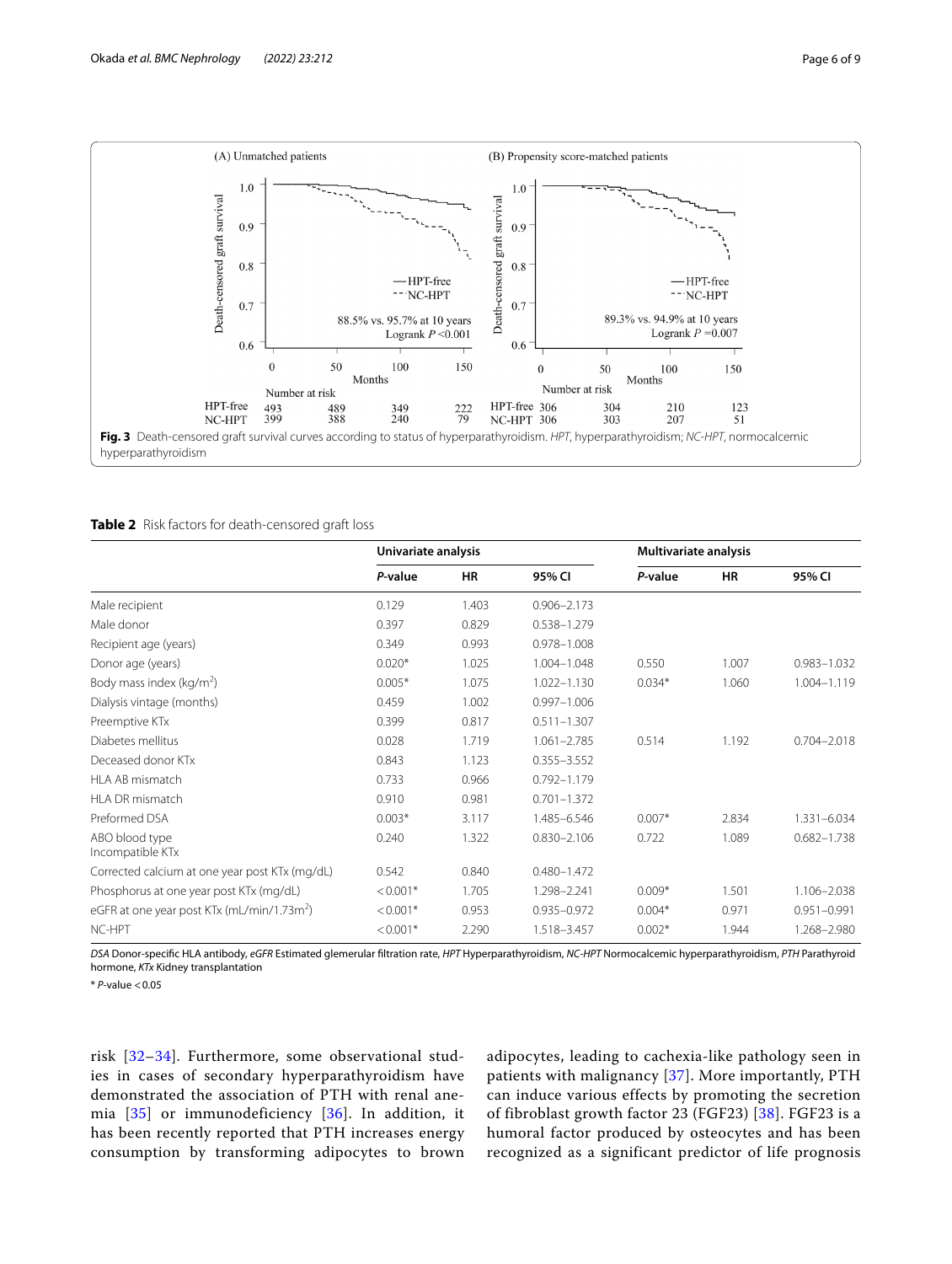<span id="page-6-0"></span>**Table 3** Propensity-score adjusted cox regression analysis for death-censored graft loss of the NC-HPT group with reference to the HPT-free group

| Method                                   | P-value    | ΗR    | 95% CI      |
|------------------------------------------|------------|-------|-------------|
| $IPTW(N=821)$                            | $< 0.001*$ | 2.421 | 1.560-3.758 |
| Propensity score match-<br>ing $(N=612)$ | $0.008*$   | 1.978 | 1.197-3.269 |

*IPTW* Inverse probability of treatment weighting, *HPT* Hyperparathyroidism, *NC-HPT* Normocalcemic hyperparathyroidism

\* *P*-value <0.05

in patients undergoing dialysis [[39\]](#page-8-14), in whom it can induce cardiac hypertrophy [[40\]](#page-8-15), renal anemia [[41\]](#page-8-16), immunodeficiency [[42](#page-8-17)], and chronic inflammation [[43](#page-8-18)]. Additionally, both PTH and FGF23 increase pathological fibrosis in CKD [[44](#page-8-19)], a condition known to adversely affect kidney grafts. The various pathologies mentioned above may explain the association between normocalcemic hyperparathyroidism and inferior graft outcome in the present study.

The optimal management of normocalcemic hyperparathyroidism in kidney transplant patients is controversial due to a lack of consensus. However, aggressive treatment for elevated PTH after KTx may improve clinical outcomes, as several reports have demonstrated that therapeutic intervention for normocalcemic hyperparathyroidism in non-CKD patients can reduce complication risks, including bone lesions [\[45](#page-8-20), [46](#page-8-21)], nephrolithiasis [[47,](#page-8-22) [48\]](#page-8-23), cardiovascular disease [[34\]](#page-8-9), and reduced quality of life [\[49](#page-8-24)].

Although the "Kidney Disease: Improving Global Outcomes" guidelines recommend active vitamin D and bisphosphonates as medical treatments for hyperparathyroidism in the first year after KTx, these treatments are often difficult to implement because of concerns about hypercalcemia, insufficient kidney function, and/or low bone turnover [[50](#page-8-25)]. Therefore, interventions and therapeutic options for hyperparathyroidism with normocalcemia should be tailored to individual cases in actual clinical practice. PTx or medical treatments such as calcimimetics, vitamin D, or bisphosphonate should be prescribed according to underlying CKD conditions, including levels of Ca and PTH, degree of enlargement of parathyroid glands, kidney function, bone loss, and cardiovascular risk in the patient.

This study has several limitations, most of which are due to its retrospective nature, its confnement to a single center, the inherent possibility of unmeasured confounders, selection bias, and absence of data regarding endogenic vitamin D levels, FGF23, other bone biomarkers, and renal lithiasis. Hence, further studies with larger sample sizes are necessary to validate the fndings of this study.

# **Conclusions**

Hyperparathyroidism 1 year after KTx was found to be an independent risk factor for death-censored graft loss, even without overt hypercalcemia. Early management and intervention of elevated PTH levels may contribute to better graft outcomes after kidney transplantation.

<span id="page-6-1"></span>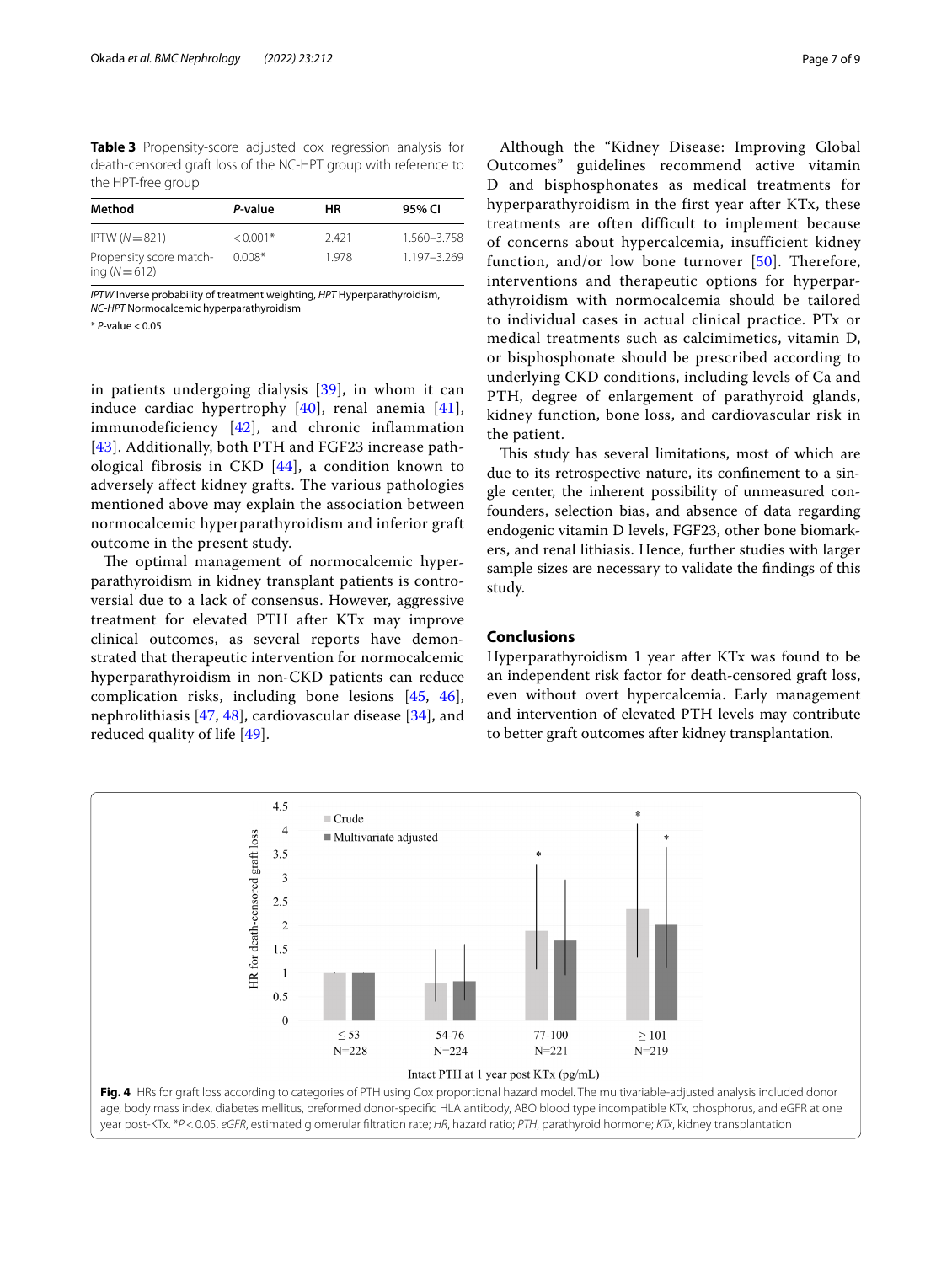#### **Abbreviations**

BMI: Body mass index; Ca: Calcium; CI: Confdence interval; CKD: Chronic kidney disease; DSA: Donor-specifc HLA antibody; eGFR: Estimated glomerular fltration rate; FGF23: Fibroblast growth factor 23; HR: Hazard ratio; IPTW: Inverse probability of treatment weighting; KTx: Kidney transplantation; MBP: Mean blood pressure; P: Phosphorus; PTH: Parathyroid hormone; PS: Propensity score; PTx: Parathyroidectomy.

# **Supplementary Information**

The online version contains supplementary material available at [https://doi.](https://doi.org/10.1186/s12882-022-02840-5) [org/10.1186/s12882-022-02840-5](https://doi.org/10.1186/s12882-022-02840-5).

<span id="page-7-22"></span><span id="page-7-21"></span><span id="page-7-20"></span><span id="page-7-19"></span><span id="page-7-12"></span>

| Additional file 1.        |  |
|---------------------------|--|
| <b>Additional file 2.</b> |  |
| <b>Additional file 3.</b> |  |
| <b>Additional file 4.</b> |  |
| <b>Additional file 5.</b> |  |
| Additional file 6.        |  |

#### **Acknowledgments**

The authors thank Ms. Momo Kamiya and Taiki Yamanaka of the Division of Medical Statistics at Japanese Red Cross Nagoya Daini Hospital for valuable data collection and Editage ([www.editage.com\)](http://www.editage.com) for English language editing.

#### **Authors' contributions**

Manabu Okada: conception, design, and drafting the article; Yoshihiro Tominaga and Tetsuhiko Sato: conception and drafting the article; Toshihide Tomosugi, Kenta Futamura, Takahisa Hiramitsu, Toshihiro Ichimori, and Norihiko Goto: acquisition and interpretation of data; Shunji Narumi, Takaaki Kobayashi, and Kazuharu Uchida: critical revision of the article for important intellectual content; Yoshihiko Watarai: giving fnal approval of the manuscript to be published. All authors consented to the publication of this study. The author(s) read and approved the fnal manuscript.

#### **Funding**

This study received no funding or fnancial support from the industry.

#### **Availability of data and materials**

The datasets generated and/or analyzed during the current study are available from the corresponding author on reasonable request.

# **Declarations**

#### **Ethics approval and consent to participate**

The study protocol was approved by the Institutional Review Board of Japanese Red Cross Nagoya Daini Hospital (approval number: 1409) and was conducted in accordance with the Declaration of Helsinki. The informed consent waiver was obtained from the Institutional Review Board of Japanese Red Cross Nagoya Daini Hospital. Details regarding the study and opt-out were provided in full on our institutional website.

#### **Consent for publication**

Not applicable.

# **Competing interests**

The authors declare that they have no competing interests.

#### **Author details**

<sup>1</sup> Department of Transplant and Endocrine Surgery, Japanese Red Cross Nagoya Daini Hospital, 2-9 Myoken-cho, Showa-ku, Nagoya, Aichi 4668650, Japan. <sup>2</sup> Department of Diabetes and Endocrinology, Japanese Red Cross Nagoya Daini Hospital, Showa-ku, Nagoya, Aichi, Japan. <sup>3</sup> Department of Renal Transplant Surgery, Aichi Medical University School of Medicine, Nagakute, Aichi, Japan. <sup>4</sup> Department of Renal Transplant Surgery, Masuko Memorial Hospital, Nakamura-ku, Nagoya, Aichi, Japan.

Received: 31 January 2022 Accepted: 6 June 2022

#### **References**

- <span id="page-7-0"></span>1. Block GA, Klassen PS, Lazarus JM, Ofsthun N, Lowrie EG, Chertow GM. Mineral metabolism, mortality, and morbidity in maintenance hemodialysis. J Am Soc Nephrol. 2004;15:2208–18.
- <span id="page-7-1"></span>2. Reinhardt W, Bartelworth H, Jockenhövel F, Schmidt-Gayk H, Witzke O, Wagner K, et al. Sequential changes of biochemical bone parameters after kidney transplantation. Nephrol Dial Transplant. 1998;13:436–42.
- <span id="page-7-2"></span>Lee HH, Kim AJ, Ro H, Jung JY, Chang JH, Chung W, et al. Sequential changes of vitamin D level and parathyroid hormone after kidney transplantation. Transplant Proc. 2016;48:897–9.
- <span id="page-7-23"></span>4. Pihlstrøm H, Dahle DO, Mjøen G, Pilz S, März W, Abedini S, et al. Increased risk of all-cause mortality and renal graft loss in stable renal transplant recipients with hyperparathyroidism. Transplantation. 2015;99:351–9.
- 5. Araujo MJCLN, Ramalho JAM, Elias RM, Jorgetti V, Nahas W, Custodio M, et al. Persistent hyperparathyroidism as a risk factor for long-term graft failure: the need to discuss indication for parathyroidectomy. Surgery. 2018;163:1144–50.
- <span id="page-7-3"></span>6. Lou I, Foley D, Odorico SK, Leverson G, Schneider DF, Sippel R, et al. How well does renal transplantation cure hyperparathyroidism? Ann Surg. 2015;262:653–9.
- <span id="page-7-4"></span>7. Talmage RV, Mobley HT. Calcium homeostasis: reassessment of the actions of parathyroid hormone. Gen Comp Endocrinol. 2008;156:1–8.
- <span id="page-7-5"></span>Tang JA, Friedman J, Hwang MS, Salapatas AM, Bonzelaar LB, Friedman M. Parathyroidectomy for tertiary hyperparathyroidism: a systematic review. Am J Otolaryngol. 2017;38:630–5.
- 9. Fukagawa M, Yokoyama K, Koiwa F, Taniguchi M, Shoji T, Kazama JJ, et al. Clinical practice guideline for the management of chronic kidney disease-mineral and bone disorder. Ther Apher Dial. 2013;17:247–88.
- <span id="page-7-7"></span>10. Egbuna OI, Taylor JG, Bushinsky DA, Zand MS. Elevated calcium phosphate product after renal transplantation is a risk factor for graft failure. Clin Transpl. 2007;21:558–66.
- <span id="page-7-6"></span>11. Moore J, Tomson CR, Tessa Savage M, Borrows R, Ferro CJ. Serum phosphate and calcium concentrations are associated with reduced patient survival following kidney transplantation. Clin Transpl. 2011;25:406–16.
- <span id="page-7-8"></span>12. Tominaga Y. Surgical Management of Secondary and Tertiary Hyperparathyroidism. In: Randolph G, editor. Surgery of the thyroid and parathyroid glands. 3rd ed. Philadelphia: Elsevier; 2020. p. 564–75.
- <span id="page-7-9"></span>13. Yalla N, Bobba G, Guo G, Stankiewicz A, Ostlund R. Parathyroid hormone reference ranges in healthy individuals classifed by vitamin d status. J Endocrinol Investig. 2019;42:1353–60.
- <span id="page-7-10"></span>14. Anonymous. Correcting the calcium. Br Med J. 1977;1:598.
- <span id="page-7-11"></span>15. Matsuo S, Imai E, Horio M, Yasuda Y, Tomita K, Nitta K, et al. Collaborators developing the Japanese equation for estimated GFR. Revised equations for estimated GFR from serum creatinine in Japan. Am J Kidney Dis. 2009;53:982–92.
- <span id="page-7-13"></span>16. Iordanous Y, Seymour N, Young A, Johnson J, Iansavichus AV, Cuerden MS, et al. Recipient outcomes for expanded criteria living kidney donors: the disconnect between current evidence and practice. Am J Transplant. 2009;9:1558–73.
- <span id="page-7-14"></span>17. Liese J, Bottner N, Büttner S, Reinisch A, Woeste G, Wortmann M, et al. Infuence of the recipient body mass index on the outcomes after kidney transplantation. Langenbeck's Arch Surg. 2018;403:73–82.
- <span id="page-7-15"></span>18. Lim WH, Wong G, Pilmore HL, McDonald S, Chadban SJ. Long-term outcomes of kidney transplantation in people with type 2 diabetes a population cohort study. Lancet Diabetes Endocrinol. 2017;5:26–33.
- <span id="page-7-16"></span>19. Gloor JM, Winters JL, Cornell LD, Fix LA, DeGoey SR, Knauer RM, et al. Baseline donor-specifc antibody levels and outcomes in positive crossmatch kidney transplantation. Am J Transplant. 2010;10:582–9.
- <span id="page-7-17"></span>20. Scurt FG, Ewert L, Mertens PR, Haller H, Schmidt BM, Chatzikyrkou C. Clinical outcomes after ABO-incompatible renal transplantation: a systematic review and meta-analysis. Lancet. 2019;393:2059–72.
- <span id="page-7-18"></span>21. Merhi B, Shireman T, Carpenter MA, Kusek JW, Jacques P, Pfeffer M, et al. Serum phosphorus and risk of cardiovascular disease, all-cause mortality, or graft failure in kidney transplant recipients an ancillary study of the FAVORIT trial cohort. Am J Kidney Dis. 2017;70:377–85.